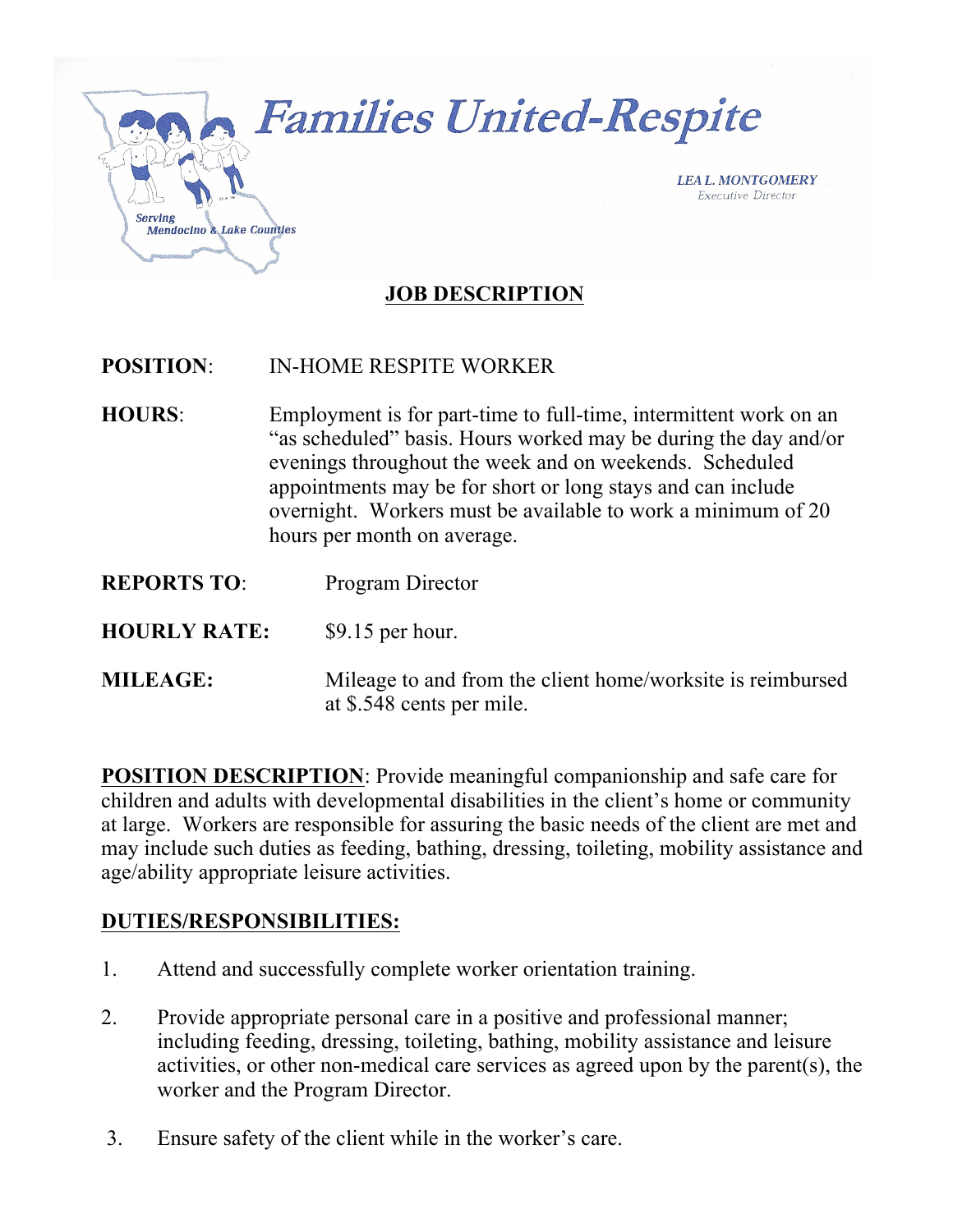- 4. Maintain positive relationship with all family members.
- 5. Maintain confidentiality regarding the client and his/her family.
- 6. Maintain high level of personal hygiene and hygiene of client during hours of care. Prevent exposure of client to communicable diseases or hazardous conditions.
- 7. Monitor safety and wellness issues in working environments (family homes).
- 8. Maintain and submit all required paperwork in accordance with the Policies and Procedures.
- 9. Adhere to all Program policies and procedures, and reporting requirements.
- 10. Report all suspected incidents of abuse regarding clients to the appropriate agencies and to the Program Director. Prepare required written documentation.
- 11. Provide reliable services and be punctual for all assignments.
- 12. Attend periodic in-service trainings of approved curriculum.
- 13. Maintain a professional image that promotes the Program and respite service as a valued family support resource and develops good public relations.
- 14. Respect established lines of communication and authority; cooperate with Program and other agency staff in all shared areas of work.

# **REQUIRED QUALIFICATIONS**:

- 1. Be at least eighteen (18) years of age. (Subject to the discretion of the Program Director and/or Executive Director, an exception can be made to hire a worker between the ages of 16-17, if warranted by the circumstances or exceptional qualifications of an applicant. No one under the age of 16 can be hired. Work Permits are required and are the responsibility of staff ages 16-18.)
- 2. Possess current Red Cross First Aid and CPR certifications. (Initial completion of course(s) and regular updates.)
- 3. Possess current tuberculosis clearance (within last 2 years).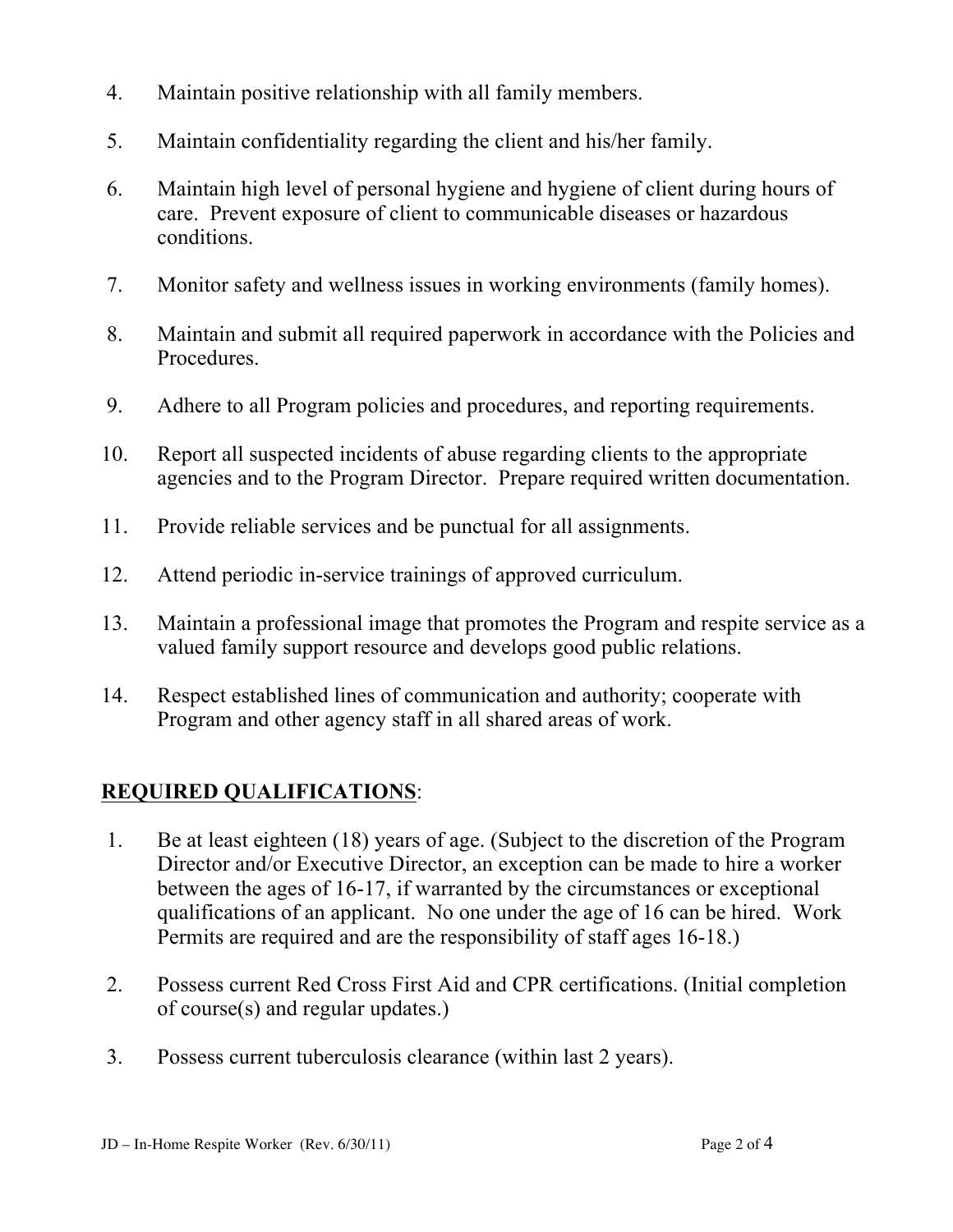- 4. Possess reliable transportation and valid California driver's license. Provide Program with proof of insurance for at least the legal minimum. Have dependable telephone availability.
- 5. Have no felony or misdemeanor convictions that would have a bearing on employment other than minor traffic violations. Receive a criminal record clearance through LiveScan.
- 6. Completion of ten hours field experience in the developmental disabilities, or related, field. (Activities qualifying as fulfillment of this requirement are subject to the Program Director's discretion.)
- 7. Ability to communicate effectively with clients, family members and agency staff.
- 8. Ability to read and interpret documents such as policies and procedures, and program documents and forms.
- 9. Ability in math to add, subtract, multiply and divide in all units of measure, using whole numbers, common fractions and decimals.
- 10. Ability to take and follow instructions and the ability to apply common sense understanding to carry out instructions furnished in written, oral or diagram form.
- 11. Sensitivity to the special needs of clients with developmental disabilities and their families. (Including patience, initiative, emotional stability and a nonjudgmental attitude toward the needs of developmentally disabled individuals and their families.)
- 12. Ability to work independently in an unsupervised setting.
- 13. Ability to perform physical demands of the job which include the need to stand, walk, sit, stoop, climb, balance, kneel, crouch, reach with hands and arms, talk, hear, and crawl. Employee may need to occasionally lift and transfer clients, push and pull clients in wheelchairs, and lift or move objects up to 50 pounds.
- 14. Availability to permit at least a minimum of 20 hours worked each month, including being available to families at least one weekend a month.